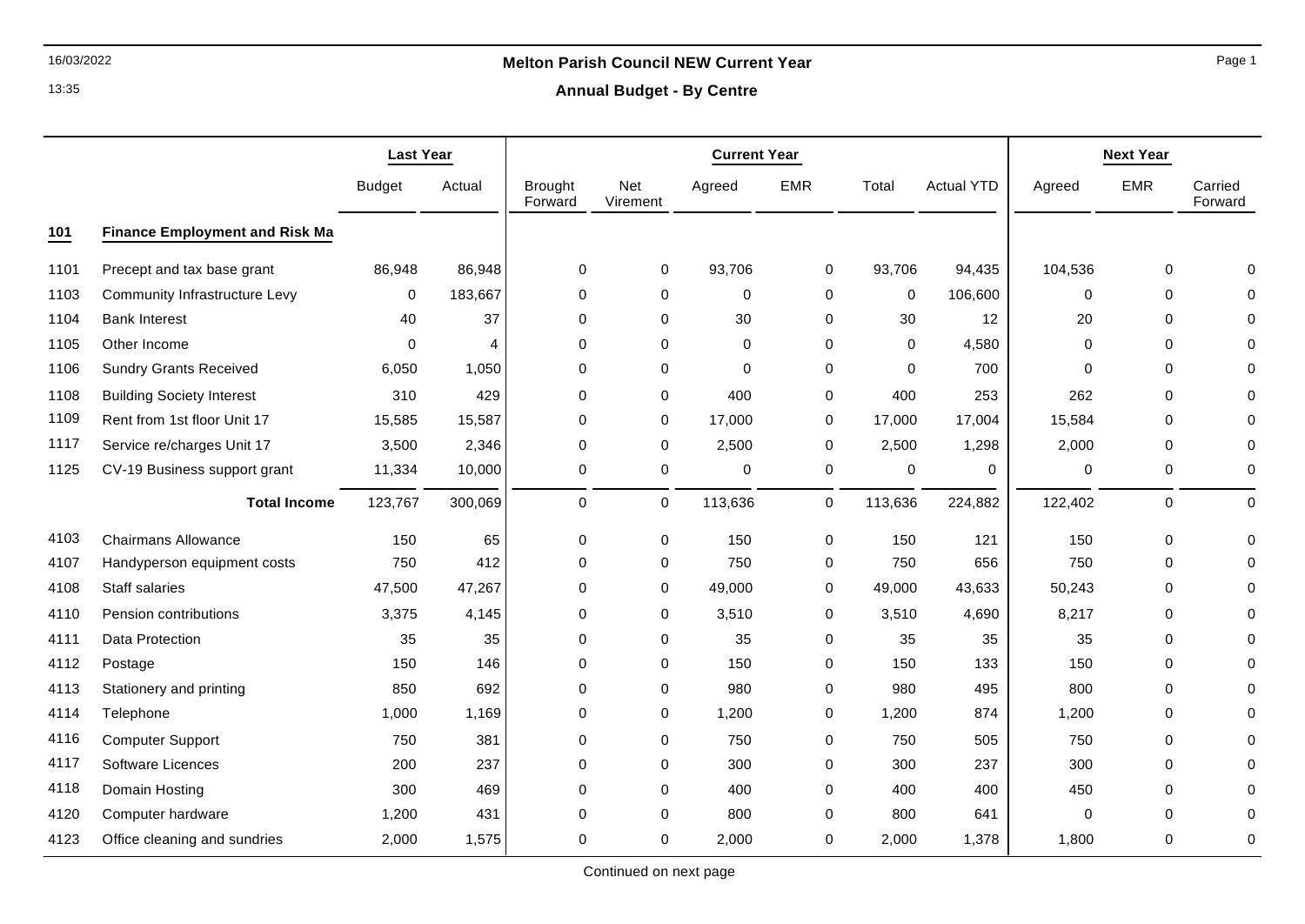13:35

# 16/03/2022 **Melton Parish Council NEW Current Year**

**Annual Budget - By Centre**

|      |                                       | <b>Last Year</b> |             | <b>Current Year</b>       |                 |             |             | <b>Next Year</b> |                   |             |             |                    |
|------|---------------------------------------|------------------|-------------|---------------------------|-----------------|-------------|-------------|------------------|-------------------|-------------|-------------|--------------------|
|      |                                       | <b>Budget</b>    | Actual      | <b>Brought</b><br>Forward | Net<br>Virement | Agreed      | <b>EMR</b>  | Total            | <b>Actual YTD</b> | Agreed      | <b>EMR</b>  | Carried<br>Forward |
| 4124 | Office service / maintenance c        | 3,500            | 2,705       | $\mathbf 0$               | 0               | 3,750       | 0           | 3,750            | 2,894             | 4,000       | 0           | $\mathbf 0$        |
| 4125 | <b>Business rates</b>                 | 13,058           | 13,057      | 0                         | 0               | 6,612       | 0           | 6,612            | 6,061             | 6,817       | 0           | $\Omega$           |
| 4126 | Office utility costs                  | 2,000            | 1,315       | $\mathbf 0$               | 0               | 2,000       | $\mathbf 0$ | 2,000            | 788               | 2,000       | 0           | $\Omega$           |
| 4127 | Bank charges                          | 70               | 84          | $\mathbf 0$               | $\mathbf 0$     | 100         | 0           | 100              | 82                | 100         | $\Omega$    | 0                  |
| 4130 | Payroll                               | 200              | 186         | $\mathbf 0$               | 0               | 210         | 0           | 210              | 93                | 210         | $\mathbf 0$ | 0                  |
| 4131 | Audit                                 | 1,300            | 1,100       | 0                         | 0               | 1,300       | 0           | 1,300            | 0                 | 1,300       | 0           | 0                  |
| 4132 | Subscriptions                         | 1,100            | 1,083       | $\mathbf 0$               | 0               | 1,080       | 0           | 1,080            | 1,121             | 1,110       | 0           | 0                  |
| 4133 | <b>Recruitment costs</b>              | 0                | $\mathbf 0$ | $\mathbf 0$               | $\mathbf 0$     | $\mathbf 0$ | $\mathbf 0$ | 0                | 399               | $\mathbf 0$ | 0           | $\Omega$           |
| 4135 | Member expenses                       | 150              | $\Omega$    | 0                         | $\mathbf 0$     | 150         | $\mathbf 0$ | 150              | $\mathbf 0$       | 150         | $\Omega$    | 0                  |
| 4136 | Staff expenses                        | 500              | 275         | 0                         | 0               | 500         | 0           | 500              | 431               | 500         | $\mathbf 0$ | 0                  |
| 4137 | Member training                       | 500              | $\mathbf 0$ | $\Omega$                  | $\mathbf 0$     | 500         | 0           | 500              | 25                | 500         | $\mathbf 0$ | $\Omega$           |
| 4138 | Staff training                        | 750              | 625         | 0                         | 0               | 750         | 0           | 750              | 160               | 750         | $\mathbf 0$ | 0                  |
| 4141 | Hire meeting space                    | 50               | 0           | 0                         | 0               | 100         | 0           | 100              | 0                 | 100         | 0           | $\Omega$           |
| 4161 | Insurance                             | 3,500            | 3,215       | $\mathbf 0$               | 0               | 4,000       | 0           | 4,000            | 3,838             | 4,000       | $\mathbf 0$ | $\Omega$           |
| 4164 | s137 grant giving                     | $\mathbf 0$      | 659         | $\mathbf 0$               | 0               | 350         | 0           | 350              | 249               | 1,000       | $\mathbf 0$ | 0                  |
| 4166 | PWLB loans                            | 19,640           | 19,639      | 0                         | 0               | 19,640      | 0           | 19,640           | 19,639            | 19,640      | $\Omega$    | $\Omega$           |
| 4169 | <b>Grant to Melton Messenger</b>      | 1,150            | 400         | $\mathbf 0$               | 0               | 1,200       | 0           | 1,200            | 700               | 1,200       | $\mathbf 0$ | 0                  |
| 4170 | Legal and Professional Costs          | 7,500            | 770         | $\mathbf 0$               | 0               | $\mathbf 0$ | 0           | $\mathbf 0$      | 4,580             | $\Omega$    | $\mathbf 0$ | $\Omega$           |
| 4171 | General maintenance budget            | 1,000            | 486         | 0                         | $\mathsf{O}$    | 1,000       | $\mathbf 0$ | 1,000            | 735               | 1,200       | 0           | 0                  |
|      | <b>Overhead Expenditure</b>           | 114,228          | 102,624     | $\pmb{0}$                 | $\mathsf 0$     | 103,267     | $\mathbf 0$ | 103,267          | 95,594            | 109,422     | $\pmb{0}$   | 0                  |
|      | 101 Net Income over Expenditure       | 9,539            | 197,445     | 0                         | 0               | 10,369      | 0           | 10,369           | 129,287           | 12,980      | 0           | 0                  |
| 6001 | less Transfer to EMR                  | 0                | 184,217     | 0                         | 0               | $\pmb{0}$   | 0           | 0                | 106,600           | 0           | $\mathbf 0$ | 0                  |
|      | <b>Movement to/(from) Gen Reserve</b> | 9,539            | 13,228      |                           |                 | 10,369      |             | 10,369           | 22,688            | 12,980      |             |                    |
| 201  | <b>Planning &amp; Transport</b>       |                  |             |                           |                 |             |             |                  |                   |             |             |                    |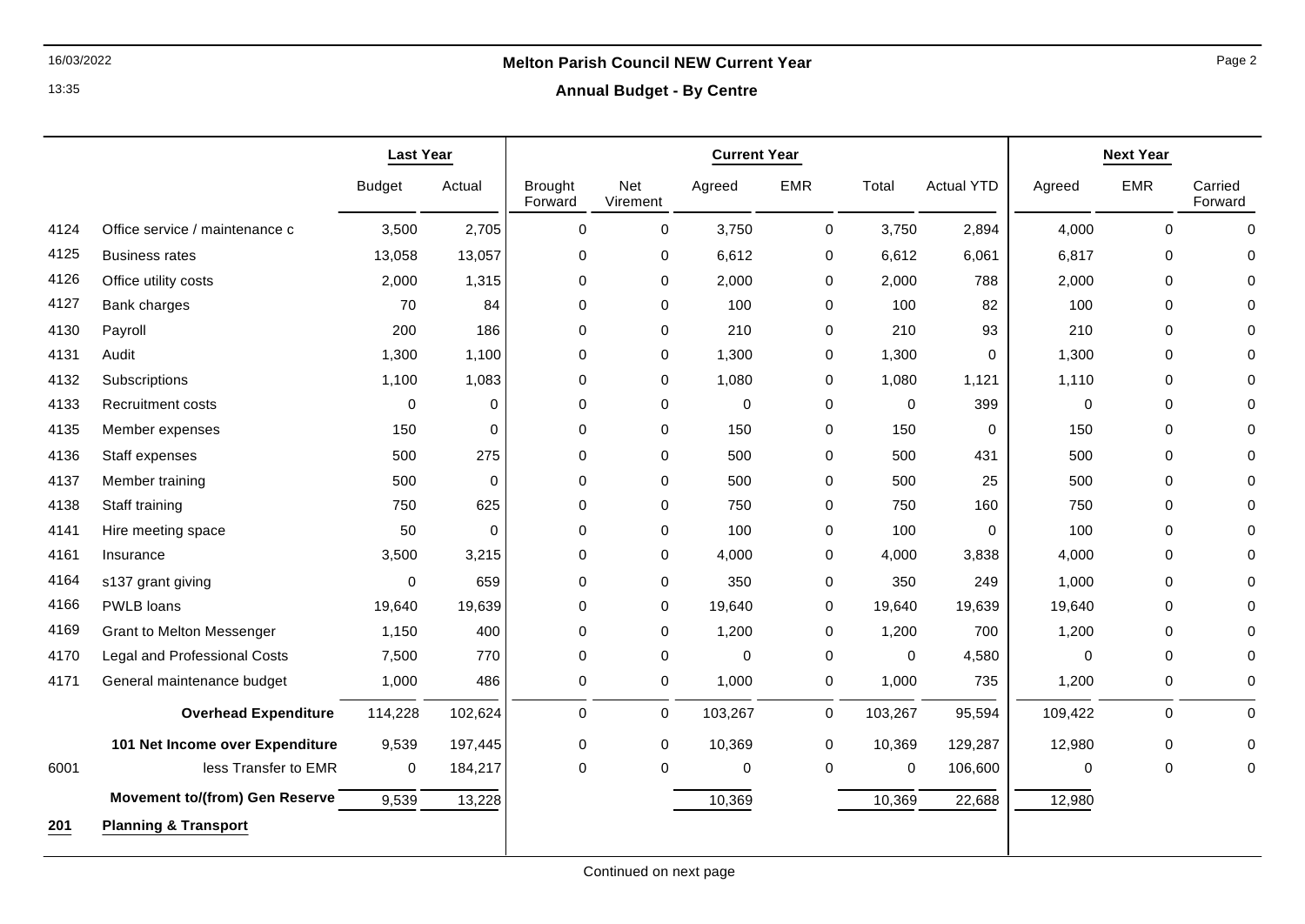## 16/03/2022 **Melton Parish Council NEW Current Year**

13:35

### **Annual Budget - By Centre**

|      |                                 | <b>Last Year</b> |          | <b>Current Year</b>       |                 |             |             |             | <b>Next Year</b>  |             |              |                    |
|------|---------------------------------|------------------|----------|---------------------------|-----------------|-------------|-------------|-------------|-------------------|-------------|--------------|--------------------|
|      |                                 | <b>Budget</b>    | Actual   | <b>Brought</b><br>Forward | Net<br>Virement | Agreed      | <b>EMR</b>  | Total       | <b>Actual YTD</b> | Agreed      | <b>EMR</b>   | Carried<br>Forward |
| 4205 | Neighbourhood Plan              | 2,000            | 437      | $\mathbf 0$               | 0               | 2,000       | 0           | 2,000       | 62                | 2,000       | $\mathbf{0}$ | $\mathbf 0$        |
| 4208 | Sizewell C                      | $\Omega$         | $\Omega$ | 0                         | 0               | 122         | 0           | 122         | 0                 | $\Omega$    | $\mathbf 0$  | 0                  |
| 4210 | Road safety improvements        | $\Omega$         | 42       | 0                         | 0               | $\mathbf 0$ | 0           | $\mathbf 0$ | 5,245             | $\Omega$    | $\mathbf 0$  |                    |
| 4212 | Signage                         | 2,150            | 2,135    | 0                         | 0               | 4,000       | 0           | 4,000       | 3,205             | $\Omega$    | $\mathbf 0$  | 0                  |
| 4214 | <b>Circular Walks Leaflet</b>   | 0                | 0        | $\pmb{0}$                 | 0               | $\mathbf 0$ | 0           | 0           | 248               | 0           | $\mathbf 0$  | 0                  |
|      | <b>Overhead Expenditure</b>     | 4,150            | 2,614    | $\mathbf 0$               | $\mathsf{O}$    | 6,122       | $\mathbf 0$ | 6,122       | 8,759             | 2,000       | $\mathbf 0$  | $\Omega$           |
| 6000 | plus Transfer from EMR          | 0                | 1,135    | $\mathbf 0$               | $\mathbf 0$     | $\mathbf 0$ | 0           | $\mathbf 0$ | 8,450             | $\Omega$    | $\mathbf{0}$ | 0                  |
|      | Movement to/(from) Gen Reserve  | (4, 150)         | (1, 479) |                           |                 | (6, 122)    |             | (6, 122)    | (309)             | (2,000)     |              |                    |
| 301  | <b>Recreation</b>               |                  |          |                           |                 |             |             |             |                   |             |              |                    |
| 1301 | Sundry Income                   | 0                | 30       | 0                         | 0               | $\mathbf 0$ | 0           | $\pmb{0}$   | 4                 | $\mathbf 0$ | $\mathbf 0$  |                    |
| 1304 | <b>Hire of Football Pitches</b> | 1,440            | 1,440    | 0                         | 0               | 1,440       | 0           | 1,440       | 1,395             | 1,440       | $\mathbf 0$  | O                  |
| 1305 | <b>Hire of Tennis Courts</b>    | 3,500            | 2,775    | $\mathbf 0$               | 0               | 2,500       | 0           | 2,500       | 2,550             | 2,500       | $\mathbf 0$  | 0                  |
| 1306 | Wayleave                        | 5                | 5        | 0                         | 0               | 5           | 0           | 5           | 5                 | 5           | $\mathbf 0$  | $\Omega$           |
| 1308 | <b>Sundry Grants Received</b>   | 180              | 20,028   | 0                         | 0               | $\mathbf 0$ | 0           | 0           | 0                 | $\Omega$    | 0            | 0                  |
|      | <b>Total Income</b>             | 5,125            | 24,278   | $\pmb{0}$                 | $\mathsf{O}$    | 3,945       | 0           | 3,945       | 3,954             | 3,945       | $\mathbf 0$  | 0                  |
| 4309 | Greenspace mgmt contract        | 4,000            | 2,733    | 0                         | $\pmb{0}$       | 4,500       | 0           | 4,500       | 2,307             | 4,500       | $\pmb{0}$    | O                  |
| 4310 | Greenspace additional works     | 3,000            | 2,066    | 0                         | 0               | 4,000       | 0           | 4,000       | 1,656             | 4,000       | $\mathbf 0$  | 0                  |
| 4315 | Pavilion - Electricity          | 200              | 133      | 0                         | 0               | 250         | 0           | 250         | 84                | 200         | $\mathbf 0$  | O                  |
| 4316 | Pavilion - Water                | 150              | 171      | 0                         | $\mathbf 0$     | 200         | 0           | 200         | 308               | 500         | $\mathbf 0$  | O                  |
| 4317 | Pavilion project                | 0                | 1,883    | 0                         | $\mathbf 0$     | $\mathbf 0$ | 0           | 0           | 18,671            | $\mathbf 0$ | $\mathbf 0$  | U                  |
| 4318 | Pavilion - running costs        | 0                | $\Omega$ | 0                         | $\mathbf 0$     | $\mathbf 0$ | 0           | 0           | $\mathbf 0$       | 7,250       | $\mathbf 0$  |                    |
| 4326 | Play Area                       | 50               | 50       | 0                         | $\mathbf 0$     | $\mathbf 0$ | 0           | $\Omega$    | 0                 | $\Omega$    | $\Omega$     | $\Omega$           |
| 4327 | Play area checks                | 130              | 130      | 0                         | $\mathbf 0$     | 150         | 0           | 150         | 170               | 500         | $\mathbf 0$  | 0                  |

Page 3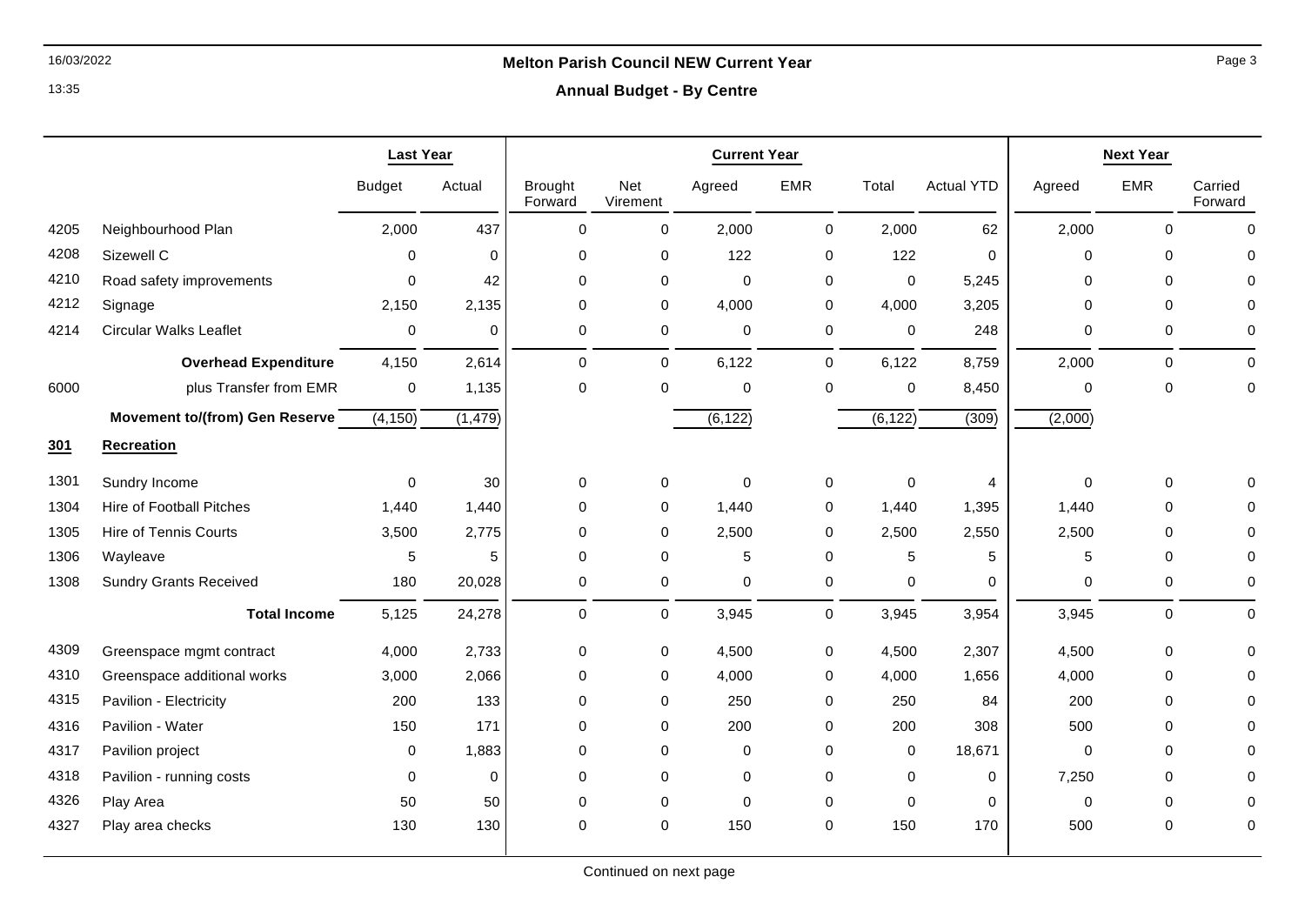13:35

## 16/03/2022 **Melton Parish Council NEW Current Year**

**Annual Budget - By Centre**

|      |                                 | <b>Last Year</b> |             | <b>Current Year</b>       |                 |              |             | <b>Next Year</b> |                   |             |             |                    |
|------|---------------------------------|------------------|-------------|---------------------------|-----------------|--------------|-------------|------------------|-------------------|-------------|-------------|--------------------|
|      |                                 | <b>Budget</b>    | Actual      | <b>Brought</b><br>Forward | Net<br>Virement | Agreed       | <b>EMR</b>  | Total            | <b>Actual YTD</b> | Agreed      | <b>EMR</b>  | Carried<br>Forward |
| 4328 | Play equipment purchase         | 85               | 85          | $\Omega$                  | $\Omega$        | $\mathbf{0}$ | $\Omega$    | $\Omega$         | $\Omega$          | $\Omega$    | $\Omega$    | $\Omega$           |
| 4329 | Security infrastructure         | 3,890            | 3,890       | 0                         | $\mathbf 0$     | $\mathbf 0$  | $\Omega$    | $\mathbf 0$      | 935               | $\Omega$    | $\Omega$    | O                  |
| 4330 | Car Park Improvements           | 0                | $\mathbf 0$ | $\mathbf 0$               | $\mathbf 0$     | $\mathbf 0$  | $\Omega$    | $\mathbf 0$      | 46,424            | $\mathbf 0$ | $\mathbf 0$ |                    |
| 4338 | Hall Farm Road SG               | 0                | $\Omega$    | $\Omega$                  | $\mathbf 0$     | $\Omega$     | $\Omega$    | $\Omega$         | 404               | $\Omega$    | $\Omega$    |                    |
| 4340 | Ad hoc provision / events       | $\Omega$         | $\Omega$    | $\mathbf 0$               | $\mathbf 0$     | 300          | 0           | 300              | 194               | 300         | $\Omega$    |                    |
| 4343 | <b>Tennis Courts</b>            | $\Omega$         | 19,640      | $\mathbf 0$               | 0               | $\mathbf 0$  | 0           | $\mathbf 0$      | 0                 | $\mathbf 0$ | $\Omega$    |                    |
| 4346 | <b>Risk Assessment - Trees</b>  | 2,000            | 4,869       | $\mathbf 0$               | $\mathbf 0$     | $\Omega$     | 0           | $\mathbf 0$      | $\Omega$          | 4,000       | $\mathbf 0$ |                    |
| 4355 | Woodland                        | $\Omega$         | $\Omega$    | 0                         | $\mathbf 0$     | 5,000        | 0           | 5,000            | 5,900             | 5,000       | $\Omega$    |                    |
| 4361 | Signage / Notice Boards         | $\Omega$         | $\Omega$    | $\Omega$                  | $\mathbf 0$     | 2,000        | 0           | 2,000            | 2,563             | $\mathbf 0$ | $\Omega$    |                    |
| 4362 | Outdoor furniture               | $\Omega$         | 405         | $\mathbf 0$               | 0               | $\mathbf 0$  | 0           | $\mathbf 0$      | 436               | 0           | $\Omega$    |                    |
| 4363 | Memorials restoration           | 417              | 417         | $\mathbf 0$               | $\Omega$        | $\mathbf 0$  | $\Omega$    | $\Omega$         | 500               | $\mathbf 0$ | $\Omega$    |                    |
| 4364 | Dog bins/grit/salt              | $\Omega$         | $\Omega$    | $\Omega$                  | $\Omega$        | $\mathbf{0}$ | $\Omega$    | $\Omega$         | 942               | 2,000       | 2,000       |                    |
| 4372 | <b>WWI Behind the Names</b>     | $\Omega$         | $\Omega$    | $\Omega$                  | $\mathbf 0$     | $\Omega$     | $\Omega$    | $\Omega$         | $\Omega$          | $\mathbf 0$ | $\Omega$    |                    |
| 4373 | WWI Beacon expenditure          | 0                | 880         | 0                         | $\mathsf{O}$    | $\mathbf 0$  | 0           | 0                | 0                 | 0           | 0           | $\Omega$           |
|      | <b>Overhead Expenditure</b>     | 13,922           | 37,352      | $\mathbf 0$               | 0               | 16,400       | 0           | 16,400           | 81,495            | 28,250      | 2,000       | $\Omega$           |
|      | 301 Net Income over Expenditure | $-8,797$         | $-13,074$   | 0                         | 0               | $-12,455$    | 0           | $-12,455$        | $-77,541$         | $-24,305$   | $-2,000$    | $\Omega$           |
| 6000 | plus Transfer from EMR          | $\mathbf 0$      | 10,807      | 0                         | $\Omega$        | $\mathbf 0$  | 0           | 0                | 70,828            | $\Omega$    | $\Omega$    | ∩                  |
| 6001 | less Transfer to EMR            | 0                | 19,640      | $\Omega$                  | $\Omega$        | $\Omega$     | $\Omega$    | $\mathbf 0$      | 0                 | $\Omega$    | $\Omega$    | $\Omega$           |
|      | Movement to/(from) Gen Reserve  | (8,797)          | (21, 908)   |                           |                 | (12, 455)    |             | (12, 455)        | (6, 713)          | (24, 305)   |             |                    |
|      | <b>Total Budget Income</b>      | 128,892          | 324,347     | 0                         | 0               | 117,581      | 0           | 117,581          | 228,836           | 126,347     | $\mathbf 0$ |                    |
|      | <b>Expenditure</b>              | 132,300          | 142,590     | 0                         | 0               | 125,789      | 0           | 125,789          | 185,848           | 139,672     | 2,000       | 0                  |
|      | Net Income over Expenditure     | $-3,408$         | 181,757     | $\mathbf 0$               | $\mathbf 0$     | $-8,208$     | $\mathbf 0$ | $-8,208$         | 42,987            | $-13,325$   | $-2,000$    | $\Omega$           |
|      | plus Transfer from EMR          | $\mathbf 0$      | 11,942      | 0                         | $\mathbf 0$     | 0            | 0           | $\mathbf 0$      | 79,277            | 0           | 0           | 0                  |

Page 4